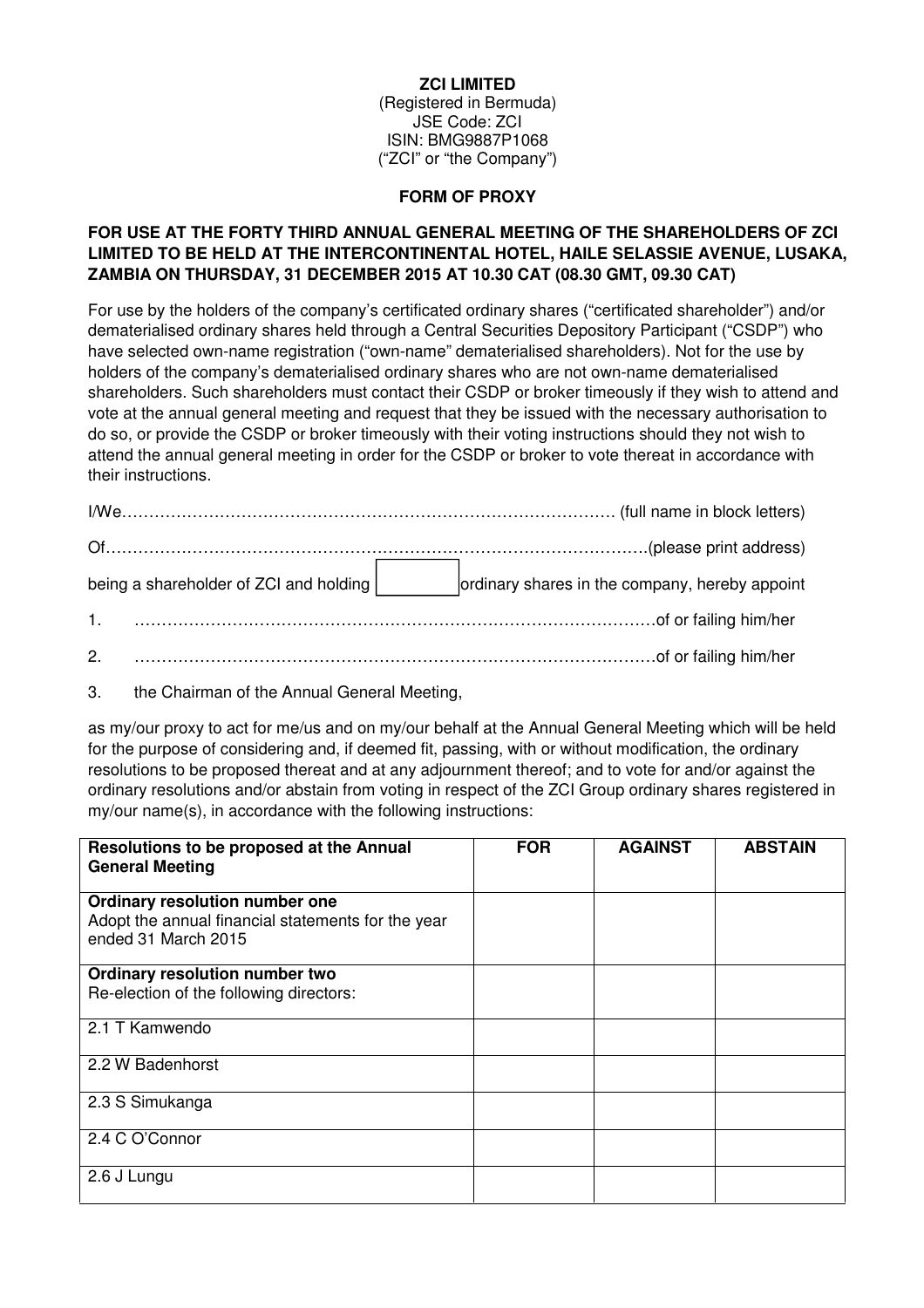| <b>Ordinary Resolution number three</b><br>To elect the following directors of the company as<br>the members of the audit committee of the company<br>until the conclusion of the next AGM of the<br>company: |  |  |
|---------------------------------------------------------------------------------------------------------------------------------------------------------------------------------------------------------------|--|--|
| 3.1 S Simukanga                                                                                                                                                                                               |  |  |
| 3.2 C O'Connor                                                                                                                                                                                                |  |  |
| 3.3 J Lungu                                                                                                                                                                                                   |  |  |
| Ordinary resolution number four<br>Approve the remuneration of the directors for the<br>period ended 31 March 2015                                                                                            |  |  |
| <b>Ordinary resolution number five</b><br>Reappointment of auditors and to fix remuneration                                                                                                                   |  |  |

\*Please indicate with an "X" in the appropriate spaces above how you wish your votes to be cast.

Unless otherwise instructed, my/our proxy may vote as he/she thinks fit.

Signed at ………………………………………………(place) on…………………………….. (date) 2015 Member's signature…………………………………………………………………………………………. Assisted by (if applicable)……………………………………………………………………….………..

# **Please read the notes on the reverse side.**

# **NOTES**

- 1. This form proxy is to be completed only by those members who are:
	- (a) holding shares in a certificated form; or
	- (b) recorded in the sub-register in electronic form in their "own name".
- 2. Members who have dematerialised their shares other than own-name dematerialised shareholders, and who wish to attend the annual general meeting must contact their Central Securities Depository Participant ("CSDP") or broker who will furnish them with the necessary authority to attend the annual general meeting, or they must instruct their CSDP or broker as to how they wish to vote in this regard. This must be done in terms of the agreement entered into between the members and their CSDP or broker.
- 3. Each member is entitled to appoint one or more proxies (who need not be a member(s) of the company) to attend, speak and, on a poll, vote in place of that member at the Annual General Meeting.
- 4. A member may insert the name of a proxy or the names of two alternative proxies of the member's choice in the space provided, with or without deleting "the Chairman of the Annual General Meeting". The person whose name stands first on the form of proxy and who is present at the